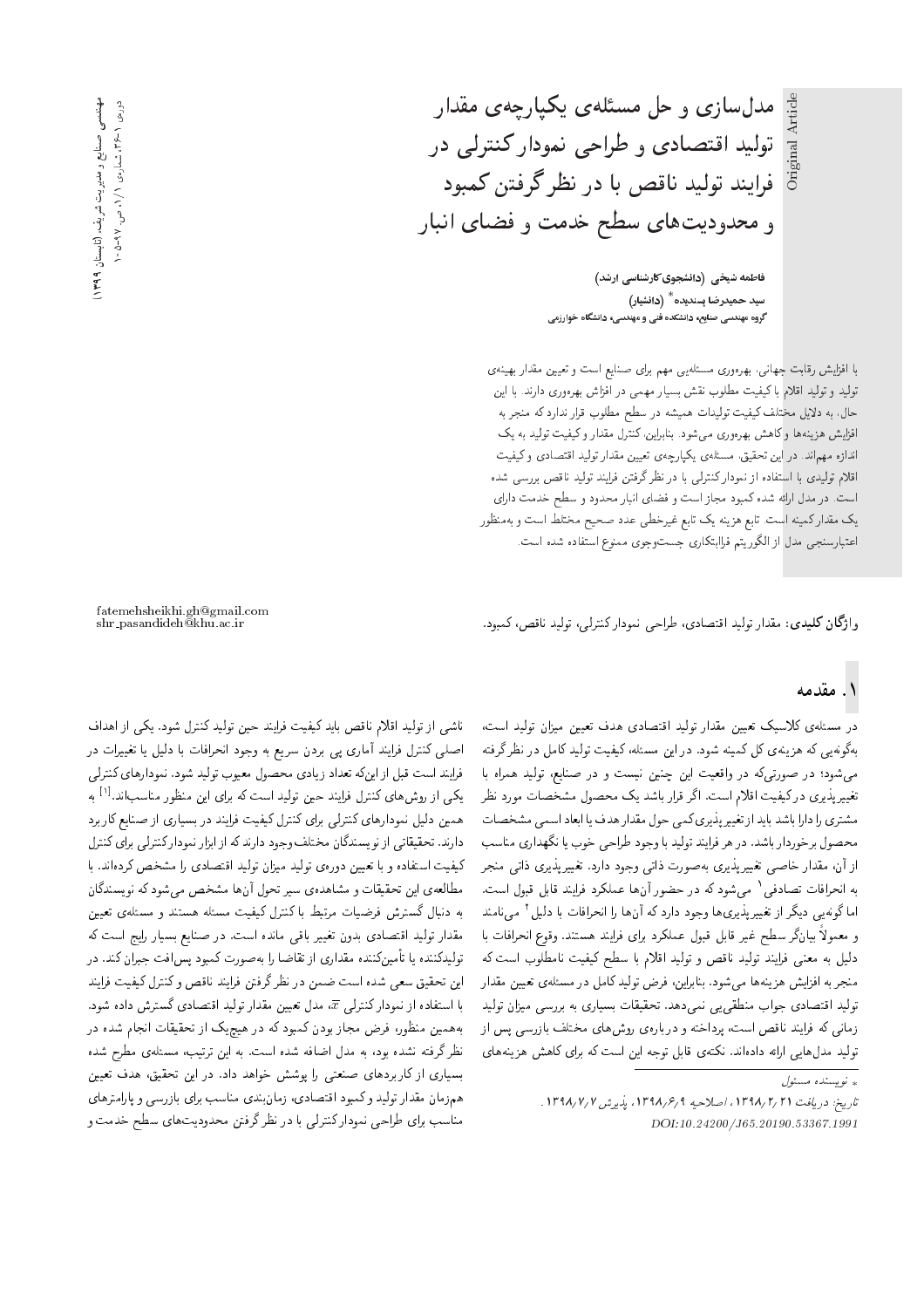فضای انبار بهگونهیی است که هزینهی کل مورد انتظار کمینه شود. در ادامه پس از مروری بر پژوهشهای پیشین در این حوزه در بخش ۲، به تعریف مسئله و توسعهی مدل در بخش ۳ پرداخته میشود و یک مثال عددی با الگوریتم جستوجوی ممنوع برای اعتبارسنجی مدل در بخش ۴ حل و نتایج آن نمایش داده میشود و در نهایت در بخش ۵ جمع بندی و پیشنهادهای برای تحقیقات آتی بیان می شود.

# ۲. مروری بر پژوهش های پیشین

همان طور که پیش تر ذکر شد، فرض کیفیت کامل اقلام تولیدی در مسئلهی کلاسیک تعیین مقدار تولید اقتصادی با دنیای واقعی مطابقت ندارد. رزنبلت و ل<sub>ی</sub>ا<sup>۱۲</sup> و پرتئوس<sup>اتا</sup> اولین بار فرض فرایند تولید ناقص در تعیین مقدار تولید اقتصادی را در نظر گرفتهاند و در تحقیقات خود با معرفی حالت های تحت کنترل (تولید اقلام با کیفیت مطلوب) و خارج از کنترل (تولید اقلام با کیفیت نا مطلوب) برای فرایند به تعیین مقدار بهینهی دورهی تولید که مقدار آن از مسئلهی کلاسیک تولید اقتصادی کمتر است، پرداختهاند. حریقا و بن**د**ایا<sup>[۴]</sup> به گسترش کار رزنبلت و ل<sub>ی</sub> با در نظر گرفتن زمانی با توزیع تصادفی تا انتقال فرایند به حالت خارج از کنترل پرداختهاند. سلامه و جابر<sup>[۵]</sup> یک مدل موجودی اصلاح شده را با در نظرگرفتن اقلام باکیفیت .<br>ناقص ارائه کردهاند بهگونه یی که مقدار p درصد از اقلام ناقص باشند و بهصورت بستهى جداگانه با قيمت پايينتر به فروش برسند. سنا و همكاران<sup>[۶]</sup> به يافتن مقدار سود اقتصادی با در نظر گرفتن فرایند تولید ناقص در مسئلهی تعیین مقدار تولید اقتصادی و همچنین در نظرگرفتن هزینهی تولید بهصورت تابعی از نرخ تولید که یک متغیر تصادفی است، پرداختهاند. در این تحقیق نویسندگان از تابع جریمهی داخلی ۳ برای بهینهسازی دارای محدودیت استفاده کردهاند. وی و همکاران<sup>[۷]</sup> در تحقیقی به گسترش مدل سلامه و جابر<sup>[۵]</sup> پرداخته و با در نظرگرفتن کمبود بهصورت پس|فت، اثر هزینههای مختلف کمبود را بررسی کردهاند. یو و همکاران<sup>[۸]</sup> در تحقیقی سامانهیی را در نظر گرفتهاند که فرایند تولید ناقص و بازرسی با خطاهای نوع یک و دو همراه است. اقلام معیوب توسط مشتری بازگردانده می شود. نویسندگان در این تحقیق مقدار تولید اقتصادی، مقدار بهینهی خطاهای نوع یک و دو، نسبت اقلام معیوب و تعداد دفعات دوبارهکاری را تعیین کردهاند. هسو و هسو<sup>اد</sup>ا دو مدل در موضوع مقدار بهینهی تولید با در نظرگرفتن تولید ناقص،کمبود پس|فت و برگشت کالای فروخته شده و همچنین خطاهای نوع یک و دو در بازرسی را بررسی کرده و مقدار بهینهی تولید و کمبود را به دست آوردهاند. پسندیده و همکاران<sup>[۱۰]</sup> در تحقیقی به بررسی مدل چند محصول و یک ماشین تولید اقتصادی با در نظرگرفتن فرایند تولید ناقص وكمبود پرداختهاند. دوبارهكارى اقلام ناقص با توجه به نوع نقص به چند گروه تقسيم می شود. نویسندگان برای مدل، محدودیتهای قابلیت اطمینان و فضای انبار نیز در نظر گرفتهاند. سلامه<sup>[۱۱]</sup> نیز در تحقیقی به تعیین مقدار تولید اقتصادی با فرض فرایند تولید و بازرسی ناقص با در نظرگرفتن خطاهای نوع یک و دو پرداخته است. نویسنده فرض کرده است که برای دستههای اقلام تولیدی نمونهگیری پذیرش ٔ انجام و سپس برای بازار ارسال میشود. اقلام ناقص توسط بازار به واحد تولیدی بازگردانده و دوبارهکاری می شوند و در بازار دوم به فروش می رسند. مانا و همکاران<sup>[۱۲]</sup> در تحقیقی به بررسی مدل تولید اقتصادی با در نظر گرفتن اثر تبلیغات بر تقاضا پرداختهاند. اقبال و سارکر<sup>[۱۲]</sup> با فرض فرایند تولید ناقص و تولید کالای فاسدشدن<sub>ی</sub> به توسعهی مدلمی برای تعیین نرخ و دورهی تولید پرداختهاند. نویسندگان همچنین فرض کردهاند که کالاهای معیوب و فاسد شده دفع میشوند. نوبیل و همکاران<sup>[۱۴]</sup> به بررسی یک

مسئلهي توليد اقتصادي چندمحصول و يک ماشين با فرايند توليد ناقص و در نظر گرفتن زمان تنظیمات ماشین برای دوبارهکاری پرداختهاند. هدف نویسندگان تعیین بهینه ی زمان تولید و مقدارکمبود در هر دوره است بهگونهیی که هزینه ی کل کمینه شود. در پیشینهی مربوط به موضوع کیفیت، ابزارهای کنترل کیفیت آماری کاربرد بسیاری داشتهاند. در میان این ابزارها نمودارهای کنترلی بهدلیل نمایش عملکرد بهتر در فرایند تولید کاربرد بیشتری دارند. طراحی یک مدل اقتصادی برای نمودارکنترلی  $\overline{x}$  را اولین بار دانکن<sup>[۱۵]</sup> معرفی کرد. یک مشخصهی کیفی قابل اندازهگیری از اقلام تولیدی که دارای توزیع نرمال است توسط نمودار کنترلی، کنترل می شود. فرایند تولید به دلیل وقوع انحرافات با دلیل از حالت تحت کنترل به حالت خارج از کنترل می رود. این تغيير حالت توسط نمونهگيري و استفاده از نمودار كنترلي  $\overline{x}$  قابل تشخيص است. كار دانکن توسط بژوهشگران مختلفی توسعه داده شده است. اطلاعات جامعی دربارهی طراحی اقتصادی نمودارهای کنترلمی برای کنترل میانگین فرایند در کار مونتگومری و همکاران<sup>[۱۶]</sup> و کاستا و همکاران<sup>[۱۷]</sup> قابل مشاهده است. چن و یانگ<sup>[۱۸]</sup> یک مدل طراحی نمودارکنترلی اقتصادی با در نظرگرفتن مشخصات آماری فرایند ارائه دادهاند. مشابه این تحقیق، مقالاتی توسط پژوهشگرانی نظیر مهمود و همکاران<sup>[۱۹]</sup> ننس و همکاران<sup>[۲۰]</sup> و دیلاتر و فام<sup>[۲۱]</sup> ارائه شده است. یاشا و همکاران<sup>[۲۲]</sup> اثر مشخصه ی كيفي غيرنرمال بر طراحي اقتصادي نمودار كنترلى ايكسبار را بررسي كردهاند. السلام و همکاران<sup>[۲۲]</sup> در پژوهشی به طراحی اقتصادی نمودارکنترلی زمانی که مشخصهی کیفی مورد نظر از توزیع گاما بر اساس روش فاصلهی آماری نوتروزوفیک<sup>۵</sup> پیروی می کند، پرداختهاند. در مجموع، تحقیقات انجام گرفته در موضوع تعیین مقدار تولید اقتصادی موارد قابل توجهی تأثیر فرایند تولید ناقص را -که در نتیجهی آن تعدادی از اقلام با سطح کیفیت نامطلوب تولید می شوند - بر میزان تولید بررسی کردهاند. در این میان بخشی از این تحقیقات به کاربرد ابزارهای کنترل فرایند آماری برای کنترل کیفیت فرایند تولید و کاهش هزینهی کل مورد انتظارکه شامل هزینههای تولید و نگهداری به علاوهی هزینههای کنترل کیفیت می شوند، برداختهاند. رحیم<sup>۲۴۱</sup> در تحقیقی، مدلی برای تعیین مقدار تولید اقتصادی، زمان بندی مناسب برای بازرسی و یارامترهای مناسب برای طراحی نمودارکنترلی بهطور همزمان. ارائه کرده است. وقوع انحراف با دلیل که زمان آن از تابع چگالبی وایبول (نرخ خطر فزاینده) پیروی میکند، باعث می شود سیستم به حالت خارج از کنترل برود. کیفیت تولید توسط نمودار کنترلمی  $\overline{x}$  و با در نظرگرفتن وقوع خطاهای نوع یک و نوع دوکنترل میشود. هدف، یافتن کمینهی هزینهی کل مورد انتظار است که شامل هزینهی تنظیمات، هزینهی نگهداري موجودي و هزينهي كنترل كيفيت با استفاده از نمودار كنترلى  $\overline{x}$  مىشود. در این مدل فرایند فقط زمانی متوقف می شود که انحراف با دلیل شناسایی شود. در مدل ارائه شده در این تحقیق کمبود در نظرگرفته نشده است. رحیم و بندایا<sup>[۲۵]</sup> به ارائه ی مدلی برای تعیین مقدار تولید اقتصادی، زمانی که فرایند ناقص است، پرداختهاند. نمودارکنترلمی  $\overline{x}$  با در نظرگرفتن وقوع خطاهای نوع یک و نوع دو برای کنترل کیفیت اقلام توليدي بهكارگرفته مى شود. اين مدل،گسترش يافتهى مدل رحيم<sup>۲۴۱]</sup> است؛ با اضافه کردن این فرض که زمانی که نمودار کنترلی حالت خارج از کنترل را نشان دهد، حتى اگر اخطار نادرست باشد و انحراف با دليل وجود نداشته باشد، فرايند متوقف می شود. به این ترتیب، زمانی برای بررسی درست یا نادرست بودن اخطار نمودار .<br>کنترلی اختصاص می،یابد. در مدل اخیر هم نویسندگان کمبود موجودی را در نظر نگرفتهاند. رحیم و اهتا<sup>۲۶]</sup> در تحقیقی به بررسی مسئلهی یکپارچهی کنترل کیفیت و کنترل موجودی پرداخته و مدلهای معرفی شده در کارهای رحیم<sup>[۲۴]</sup> و رحیم و بندایا<sup>[۲۵]</sup> راگسترش دادهاند. نویسندگان علاوهبر تغییر در میانگین فرایند، تغییر در واریانس را نیز در نظر گرفتهاند. به این صورت که با وقوع انحراف با دلیل و تغییر در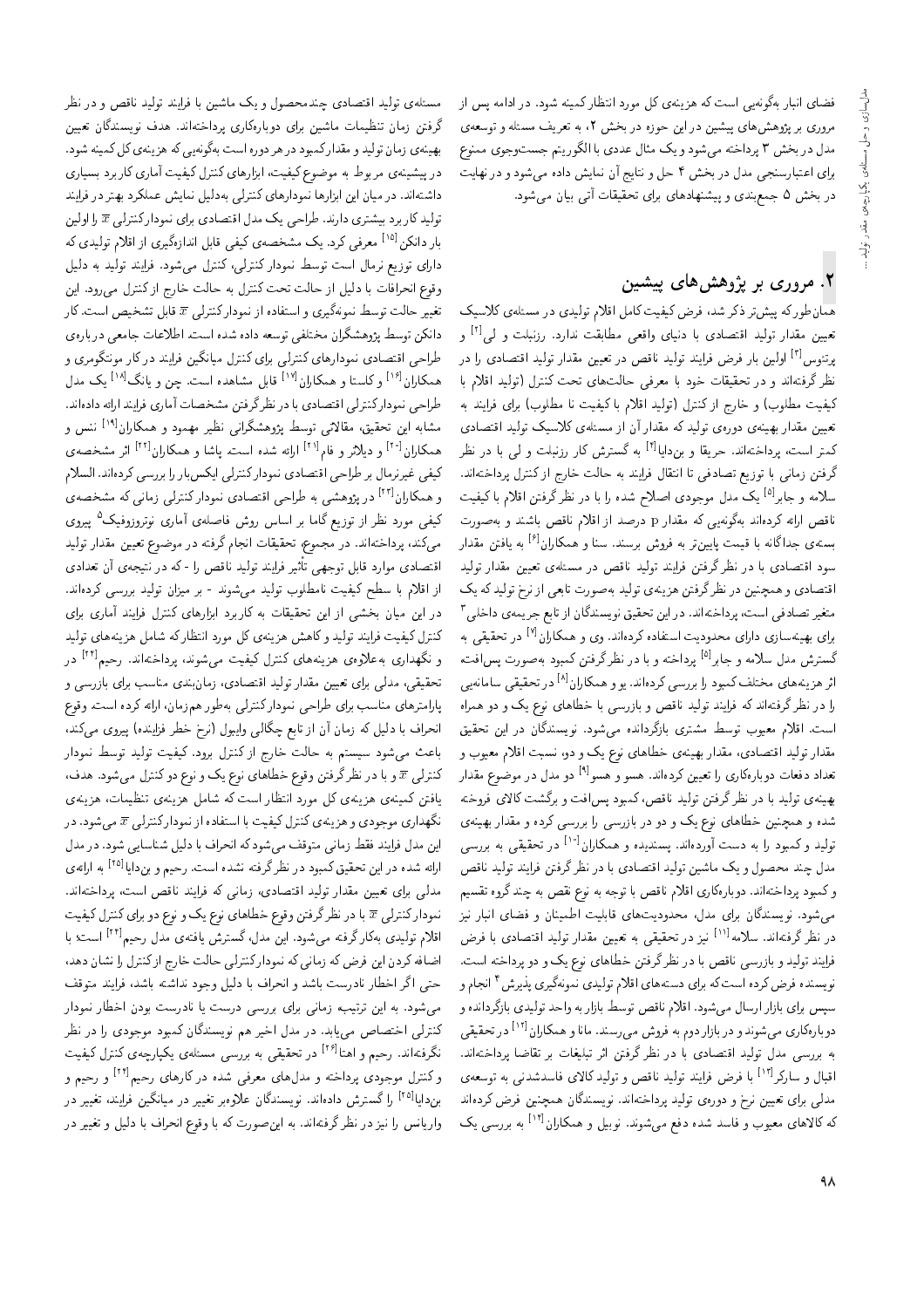| میانگین و واریانس مشخصهی کیفی، فرایند از حالت تحت کنترل به حالت خارج                                                                                                              |
|-----------------------------------------------------------------------------------------------------------------------------------------------------------------------------------|
| از کنترل می $_0$ رود. نمودارهای کنترلمی $\overline{x}$ و $R$ بهطور هم $_0$ نان و با در نظر گرفتن وقوع                                                                             |
| خطاهای نوع یک و نوع دو برای کنترل کیفیت فرایند (میانگین و واریانس) استفاده                                                                                                        |
| شدهاند. زمانی که اخطار دریافت شود یک فرایند جستوجو برای یافتن انحراف                                                                                                              |
| بادلیل شروع میشود و تا زمانی معین که یک متغیر تصادفی است، ادامه می،یابد.                                                                                                          |
| در انتها نویسندگان اشاره میکنند که بهتر است پارامترهای طراحی نمودار کنترلی                                                                                                        |
| به گونه یی تعیین شوند که خطای نوع دو مقداری بین ۰٫۰۱ تا ۰٫۵ را بگیرد. بن                                                                                                          |
| دایا <sup>۱۲۷۱</sup> مدل <sub>ی</sub> برای تعیین مقدار تولید اقتصادی و پارامترهای مناسب طراحی نمودار                                                                              |
| کنترل <sub>ی</sub> ارائه کرده است. فرضیات مانند مدل رحیم <sup>۲۲۱]</sup> است با این تفاوت که در                                                                                   |
| این تحقیق نویسنده معتقد است که نرخ تغییر حالت فرایند از تحت کنترل به خارج                                                                                                         |
| ازکنترل متناسب با سطح اقدامات نگهداری و تعمیرات پیشگیرانه کاهش می،یابد.                                                                                                           |
| همچنین، هر چه سطح اقدامات نگهداری و تعمیرات بالاتر باشد، کاهش هزینههای                                                                                                            |
| کیفیت بیشتر است. هدف تعیین سطح بهینه از اقدامات نگهداری و تعمیرات است که                                                                                                          |
| در طی دورهی تولید در بازههای زمانی که اندازهی آنها متغیر تصادفی است، انجام                                                                                                        |
| م <sub>ح</sub> گیرد. بن دایا و مخدوم <sup>[۲۸]</sup> در تحقیقی با توسعهی کار بن دایا <sup>[۲۷]</sup> سه سیاست                                                                     |
| مختلف برای اقدامات نگهداری و تعمیرات پیشگیرانه در نظر گرفتهاند. فرایند در                                                                                                         |
| حالت تحت کنترل شروع به کار میکند و پس از گذشت مدت زمانی که از تابع توزیع                                                                                                          |
| وایبول پیروی میکند به حالت خارج از کنترل میرود. نمونههایی برای کنترل کیفیت                                                                                                        |
| فرایند گرفته میشود و توسط نمودار کنترلی $\overline{x}$ بازرسی میشوند. اقدامات نگهداری                                                                                             |
| و تعمیرات پیشگیرانه به سه صورت انجام میشوند: ۱. همراه با فرایند بازرسی در                                                                                                         |
| بازههایی که زمان آنها متغیر تصادفی است؛ ۲. همراه با فرایند بازرسی در زمانی                                                                                                        |
| که میانگین دو نمونهی متوالی در محدودهی اخطار که ضریب آن متغیر تصادفی                                                                                                              |
| است، واقع شود؛ ۳. همراه با فرایند بازرسی زمانی که نرخ تغییر حالت فرایند به                                                                                                        |
| أستانهیی که یک متغیر تصادفی است، برسد. مدل ارائه شده برای هر سیاست مقدار                                                                                                          |
| تولید اقتصادی، پارامترهای بهمینهی طراحی نمودار کنترلی و سطح بهینهی اقدامات                                                                                                        |
| تعمیرات و نگهداری پیشگیرانه را تعیین م <sub>یک</sub> نند. پن و همکاران <sup>۱۲۹</sup> ۱ در تحقیقی به                                                                              |
| ترکیب مدل تعیین مقدار تولید اقتصادی با کنترل کیفیت توسط نمودار کنترلمی $\overline{x}$ و                                                                                           |
| کاهش هزینههای کیفیت با سیاستهای نگهداری و تعمیرات متفاوت پرداختهاند.                                                                                                              |
| نویسندگان کنترل فرایند را در سه وضعیت مختلف بررسی کردهاند: ۱. فرایند در کل                                                                                                        |
| دورهی تولید در حالت تحت کنترل قرار دارد و هیچگونه اخطاری از نمودار کنترلی                                                                                                         |
| دریافت نمیشود. ۲. فرایند در طی دورهی تولید به حالت خارج ازکنترل میر <mark>رد</mark> و                                                                                             |
| اخطار از نمودار کنترلی دریافت میشود. ۳. فرایند در طی دورهی تولید به حالت                                                                                                          |
| خارج از کنترل میرود، ولی هیچ اخطاری از نمودار کنترلی دریافت نمیشود. با                                                                                                            |
| توجه به هرکدام از وضعیتها سیاست نگهداری و تعمیرات مناسب اتخاذ میشود.                                                                                                              |
| هزینهی کیفیت در هریک از شرایط با استفاده از تابع ضرر تاگوچی محاسبه میشود.                                                                                                         |
| هدف کاهش کل هزینه ی مورد انتظار با تعیین بهینهی مقدار تولید اقتصادی، برنامهی                                                                                                      |
| زمان $\mu$ ده و پارامترهای طراحی نمودار کنترلی $\overline{x}$ بهءلاوه $\sigma$ تعیین متغیرهای مربوط                                                                               |
| به نگهداری و تعمیرات است. سلماسiیا و همکاران <sup>[۳۰]</sup> به توسعه $\omega$ مدل یکپارچه $\omega$<br>تعیین مقدار تولید اقتصادی، کنترل کیفیت آماری توسط نمودار کنترلمی و اقدامات |
|                                                                                                                                                                                   |
| نگهداری و تعمیرات در زمانی که فرایند تحت تأثیر بیش از یک انحراف با دلیل<br>است، پرداختهاند. در این تحقیق نیز نویسندگان سه سناریوی مختلف برای فرایند                               |
|                                                                                                                                                                                   |
| تولید با اقدامات نگهداری و تعمیرات متناسب، مشابه پن و همکاران، <sup>[۲۹]</sup> در نظر<br>گرفتهاند. نویسندگان از الگوریتم ازدحام ذرات برای یافتن حداقل هزینهی کل مورد              |
| انتظار استفاده کردهاند؛ مدل ارائه شده در این تحقیق دارای محدودیتهای مرتبط                                                                                                         |
| با کنترل کیفیت آماری است. تحقیقات ۲۴ تا ۳۰ پژوهش۵ایی ند که به بررسی دو                                                                                                            |
|                                                                                                                                                                                   |

|  | جدول ۱. خلاصه ی پیشبنه. |  |  |
|--|-------------------------|--|--|
|--|-------------------------|--|--|

| خطاهاى<br>نوع یک<br>و دو | طراحى<br>نمودار<br>كنترلى | محدوديت<br>سطح<br>خدمت | محد<br>۵ د نه<br>فضاى انبار | كمبود      | مقدار<br>توليد<br>اقتصادي | يژوهشر                                                         |
|--------------------------|---------------------------|------------------------|-----------------------------|------------|---------------------------|----------------------------------------------------------------|
| $\sqrt{}$                |                           |                        |                             |            | $\sqrt{}$                 | $[\mathcal{A}]$                                                |
|                          |                           | $\sqrt{ }$             |                             | V          | $\sqrt{}$                 | $[\lambda \circ]$                                              |
|                          |                           |                        |                             | $\sqrt{}$  |                           | $\lfloor \mathcal{N} \rfloor$                                  |
|                          |                           |                        |                             |            |                           | $ 11 - 10 $                                                    |
|                          | $\sqrt{ }$                |                        |                             |            |                           | $\lceil \mathbf{r} \cdot - \mathbf{r} \cdot \mathbf{r} \rceil$ |
| $\sqrt{}$                | $\sqrt{}$                 |                        |                             | $\sqrt{ }$ |                           | يژوهش<br>حاضر                                                  |

حوزهى توليد اقتصادى و طراحى نمودار كنترلى براى كنترل كيفيت در كنار يكديگر يرداختهاند. اما سير تحول اين تحقيقات بهگونهيي بوده است كه بخش توليد اقتصادى در سادهترین حالت باقی مانده است و نویسندگان به توسعهی بخش کنترل کیفیت يرداختهاند. از ويژگي هاي متمايز پژوهش حاضر در نظر گرفتن كمبود به عنوان يكي از مهم ترين فرضيات مدل توليد اقتصادى است. جدول ١ سير تحولات تحقيقات انجام گرفته و شکاف تحقیقاتی را بهطور خلاصه نمایش می دهد.

## ۳. تعریف مسئله و مدل ریاضی

در یک تولیدی یک ماشین یک نوع کالا تولید مه کند و یک مشخصه ی کیفی قابل اندازهگیری از کالای تولیدی دارای توزیع نرمال با پارامترهای µ و ۲۰ است. فرایند<br>ماید باشیاست است توليد ناقص است و دو حالت دارد: ١- حالت تحت كنترل و ٢- حالت خارج از كنترل. فرايند در ابتداى دورهى توليد در حالت تحت كنترل شروع بهكار مى كند، اما پس ازگذشت مدت زمانی به دلیل وقوع انحرافات با دلیل به حالت خارج ازکنترل می رود. انحرافات با دلیل آن دسته از تغییر پذیری هایی هستند که در صورت وقوع، عملكرد سيستم دچار مشكل مىشود. فرض مىشود تعداد دفعات وقوع انحراف با دلیل یک متغیر تصادفی است که از توزیع پواسون با میانگین  $\frac{\lambda}{\lambda}$  پیروی میکند که<br>اباستان تصاویر در این صورت زمان بین وقوع هر دو انحراف با دلیل و همچنین زمان تا وقوع اولین انحراف با دلیل، با توجه به اینکه فرایند در حالت تحت کنترل شروع می شود، یک متغیر تصادفی است که از توزیع نمایی با میانگین ۸ پیروی میکند. در حالت خارج ازكنترل ميانگين مشخصهي كيفي مورد نظراز  $\mu$  به  $\delta \sigma$  + تغيير ميكند و در نتيجه اقلام تولیدی با سطح کیفیت نامطلوب تولید میشوند. فرض می شود که واریانس مشخصهي كيفي مورد نظر بدون تغيير باقي ميياند. براي كنترل كيفيت اقلام توليدي، در بازههای زمانی یکسان به اندازهی  $h$  نمونهیی به اندازهی  $n$  از فرایند گرفته می شود و توسط نمودار کنترلی  $\bar{x}$  بررسی میشود. اگر نمودار کنترلی حالت خارج از کنترل را نشان دهد و سن از بررسی انحراف با دلیل شناسایی شود، فرایند تا زمان تمام شدن موجودي در دست متوقف مي شود و اقدامات تعميراتي انجام مي گيرد. اما اگر انحراف با دلیل یافت نشود یا نمودارکنترلی حالت تحت کنترل را نشان دهد، فرایند تا پایان دورهی تولید ادامه پیدا مهکند و در پایان این دوره اقدامات پیشگیرانه انجام میگیرد. باید در نظر داشت که نمودار کنترلمی در معرض وقوع خطاهای نوع یک و دو است. دورهی تولید زمانی پایان می یابدکه یا یک هشدار درست از نمودارکنترلی دریافت شود یا زمان تعیین شده برای دورهی تولید گذرانده شده باشد. هدف تعیین همزمان مقدار تولید و کمبود اقتصادی بهعلاوهی زمانبندی مناسب برای بازرسی و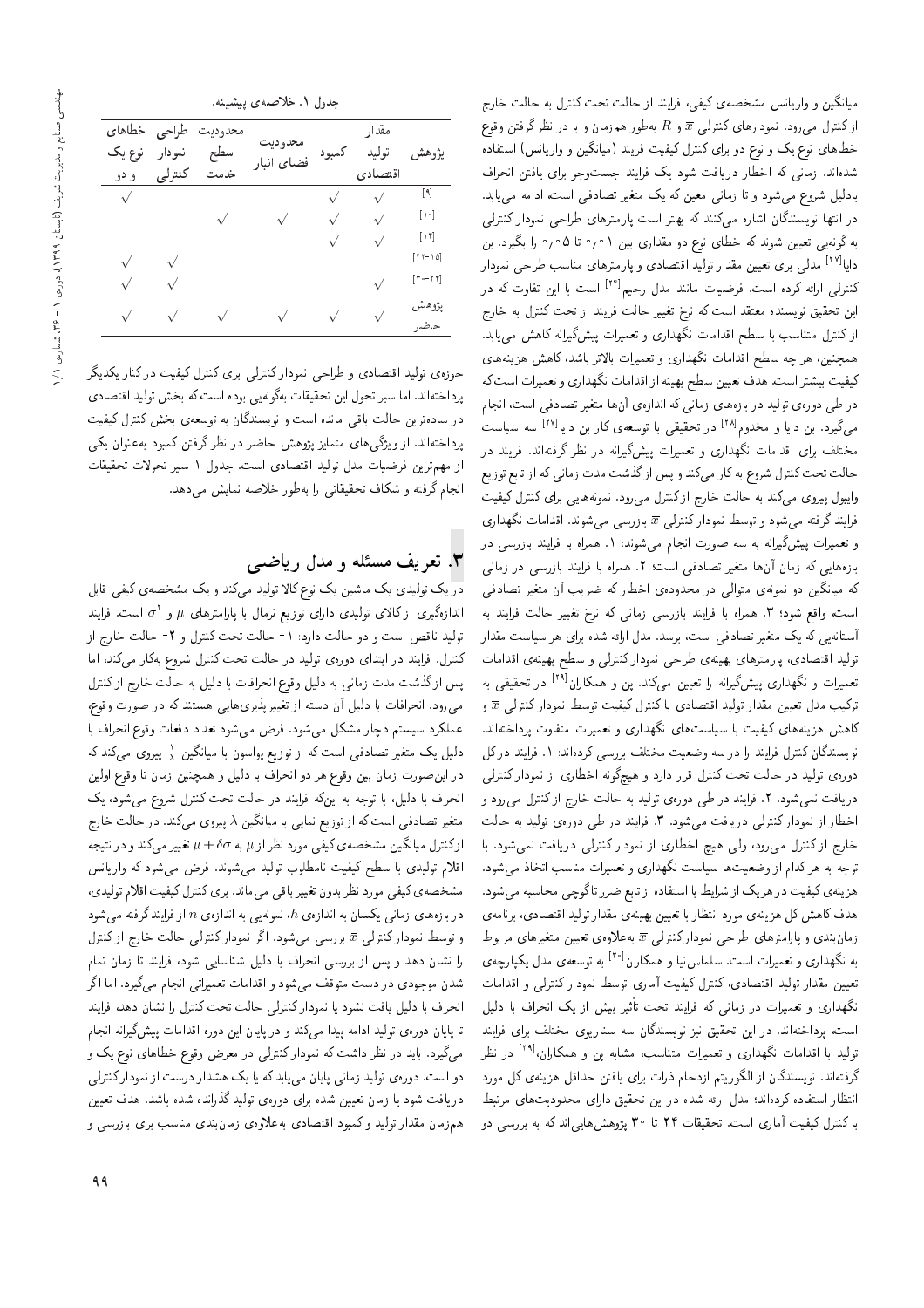یا رامترهای مناسب برای طراحی نمودار کنترلی است به گونهیی که هزینهی کل مورد انتظار حداقل شود. با توجه به مفروضات گفته شده مدل ریاضیی پیشنهادی یک مدل یکپارچه از مسئله ی تعیین مقدار تولید اقتصادی و یک مسئلهی طراحی نمودارکنترل كيفيت است و براى يافتن مقدار توليد و كمبود اقتصادى مدل رياضى به صورتى طراحی شده است که مقدار بهینهی زمان تولید  $(T_p = w_m)$  و مدت زمانی از  $\mu(t_1=w_{m_b})$  دورهى توليد كه در آن كالاى توليدى صرف تامين كمبود مىشود.<br>مصدر مستقدمة تعیین می شوند. همچنین با حل مدل طول بازههای بازرسی و پارامترهای طراحی نموداركنترلمي  $\overline{x}$  يعنى اندازوي نمونه و ضريب حدود كنترل نموداركنترلمي  $\overline{x}$  نيز تعيين مىشوند. زمانىكه هزينهى كمبود براى توليدكننده بسيار بالا باشد، طبيعتا توليدكننده<br>سالمات مسترك مایل به نگهداری موجودی به جای مواجه شدن با کمبود است. اما ممکن است تولیدکنندگان فضای کافی برای انبارش موجودی بهگونه پی که تمام تقاضا را تأمین کنند و در هیچ زمانی با کمبود مواجه نشوند، نداشته باشند. از طرفی چنانچه تولیدکننده بیش از مقدار مشخصی کمبود داشته باشد، هزینهی وارد شده به سیستم بسیار زیاد می شود و ممکن است مشتریان زیادی را از دست بدهد؛ بنابراین، تمایل دارد که مقدار کمبود از حد مشخصی بالاتر نرود یا سطح خدمت از مقدار مشخصی کمتر نشود. پژوهش حاضر بهطورکلبی بر اساس پژوهش رحیم<sup>[۲۲]</sup> است با این تفاوت که<br>مستقل است ک در پژوهش مذکور زمان تا وقوع اولین انحراف تصادفی از توزیع وایبول پیروی می،کند. همچنین کمبود غیرمجاز است و مسئلهی تولید اقتصادی در سادهترین حالت بدون هيچگونه محدوديت بهكار برده شده است. فرضيات مسئله بهصورت زير است:

- ـ وقوع انحرافات با دليل از توزيع پواسون پيروى مى كند؛ بنابراين، مدت زمان تا وقوع اولین انحرافات با دلیل از توزیع نمایی پیروی میکند؛
- ــ نرخ شکست در هر بازهی بازرسی ثابت است و بازرسی در زمان های  $j\,h$  انجام $$  $w_j = jh(j = 1, 1, \ldots)$ : می شود. همچنین
- ــ يک دورهى توليد زمانى پايان مىيابد که يا يک هشدار درست دريافت شود یا تعداد بازههای بازرسی از پیش تعیین شده به پایان برسد؛ هرکدام زودتر اتفاق بيا فتد؛
	- ــ كمبود به صورت پس افت مجاز است؛
	- ـ فضاى انبار محدود است (محدوديت فضاى انبار)؛
- ـ قوليدكننده تمايل داردكه سطح خدمت از مقدار مشخصي كمتر نباشد. (محدوديت سطح خدمت).

#### ۰۱.۳ متغیرهای تصمیم

متغيرهاى تصميم در مدل ارائه شده بهصورت زير هستند:  $\mathcal{H}$ : تعداد بازههای بازرسی:  $\omega$  اندازه $x$  نمونه:  $\colon$ طول بازههای بازرسی:  $\bar{x}$  ضريب حدود كنترل نمودار كنترلى: . تعداد بازههای بازرسی که در آن کمبود داریم:  $m_b$ 

## $\mathbf{y}$ . يارامترها

پارآمترهای مرتبط با تعیین مقدار تولید اقتصادی و پارامترهای مرتبط با طراحی نمودار كنترلمي به صورت زير است.  $:$ نرخ ثابت تقاضا $:D$ 

: نرخ ثابت توليد؛  $p$ : هزینهی نگهداری به ازای هرکالا؛

- هزينهي تنظيمات در هر دوره؛  $c$
- هزینهی کمبود به ازای هرکالا؛  $\pi$
- $\hat{\pi}$  هزینهی کمبود به ازای هرگزینه در واحد زمان: $\hat{\pi}$
- t۱: مدت زمانی از یک دوره که موجودی منفی است و تولیدات صرف جبران کمبود مى شوند؛
- tr: مدت زمانی از یک دوره که تولید انجام می شود و موجودی رو به افزایش است؛
	- زمان دورهى توليد؛  $T_P$
	- نومان كل دوره؛  $T$ : مقدار كالاي توليدي؛
		- $B$  مقدار كمبود:  $B$
	- : بیشینهی فضای در دست برای نگهداری محصولات تولیدی؛  $S_m$ 
		- : فضای مورد نیاز برای هر محصول؛  $\mu$
- .<br>ت فضای مورد نیاز برای راهرو که درصدی از بیشینهی موجودی در دست است؛  $\varepsilon$  ضريب ايمنى قابل قبول كمبود مربوط به سطح خدمت؛  $\varepsilon$
- : زمان مورد انتظار برای تعمیر در صورتی که انحراف با دلیلی شناسایی شود و زمان مورد انتظار برای اقدامات پیشگیرانه در صورتی که انحراف با دلیلی شناسایی
	- نشود؛
	- : هزينهى ثابت نمونهگيرى؛
	- هزینهی متغیر نمونهگیری به ازای هر واحد؛  $b$
	- . هزينه يكيفيت در هر واحد زماني وقتي كه فرايند تحت كنترل است؛  $D\cdot$
	- هزينه يكيفيت در هر واحد زمانى وقتى كه فرايند خارج ازكنترل است؛  $D_{\Lambda}$ . هزینه ی هر هشدار نادرست از نمودارکنترلی (هزینه ی خطای نوع یک)؛  $Y$ 
		- $\epsilon$ هزينهي شناسايي و تعمير انحراف با دليل:  $W$
- احتمال اینکه نمودار حالت خارج ازکنترل را نشان دهد، درصورتیکه فرایند تحت $\alpha$ كنترل است. (خطاى نوع يک)؛
- : احتمال اینکه نمودار حالت تحت کنترل را نشان دهد، در صورتی که فرایند خارج : $\beta$ از كنترل است. (خطاى نوع دو)؛
	- ا زمان دورهى كيفيت:  $T_{c}$
	- د ضريب تغيير ميانگين؛ $\delta$
	- . مدت زمان تا وقوع اولين انحراف با دليل (متغير نمايي)؛  $x$
	- $w_j$  احتمال وقوع انحراف با دلیل در زمان: $f(w_j)=\lambda e^{-\lambda w_j}$
	- :  $w_j$  احتمال وقوع انحراف با دلیل قبل از زمان  $F(w_j) = 1 e^{-\lambda w_j}$ 
		- $\langle W_j \rangle = W_{j-1} \setminus W_{j-1}$ ا حتمال وقوع انحراف با دلیل بین  $\Delta F(w_j)$
		- .  $w_j$  احتمال وقوع انحراف با دليل بعد از  $F(w_j) = \lambda F(w_j)$

#### ٣.٣. مدل رياضي

هدف تعیین کمترین هزینهی مورد انتظار تولید است که بهصورت زیر تعریف میشود: هزينه ي كل مورد انتظار = هزينه ي مورد انتظار تنظيمات + هزينه ي مورد انتظار نگهداری + هزینهی مورد انتظار کمبود + هزینهی مورد انتظار کیفیت.

باید توجه کرد که مقادیر مورد استفاده، با توجه به ماهیت مسئله، مقادیر قطعی نيستند و احتمالي اند؛ بنابراين، از مقدار مورد انتظار آن ها در فرمول ها استفاده مى كنيم. در ادامه هر یک از بخش های هزینهی کل مورد انتظار معرفی و تعیین می شوند.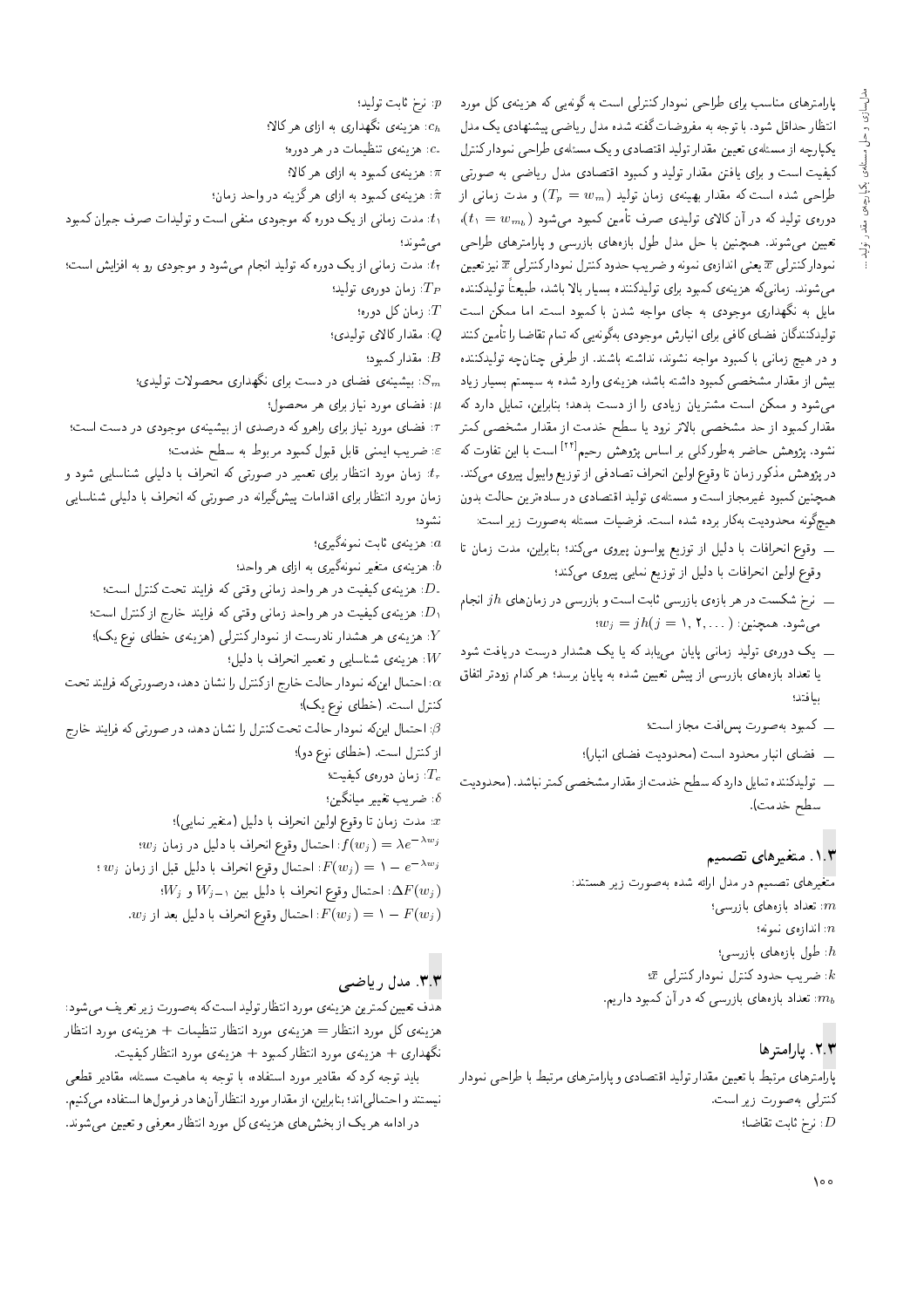هزینه ی تنظیمات در هر دوره یک مقدار ثابت است و برابر است با:

$$
C_{\ast} \tag{1}
$$

است با:

$$
H = C_h \frac{(Q(\lambda - \frac{D}{p}) - b)^{\tau}}{\tau Q(\lambda - \frac{D}{p})}.
$$
\n(7)

با توجه به شکل ۱:

$$
Q = T_P.P
$$
 (7)

$$
Q = D.T \tag{f}
$$

$$
B = (P - D)t_1 \tag{2}
$$

در نتيجه:

 $(1)$ 

$$
H = \frac{(T_P.P(\Lambda - \frac{D}{P}) - (P - D).t_{\Lambda})^{\dagger}}{\Upsilon_{P}.P.D(\Lambda - \frac{D}{P})} . C_{h}.T_P.P
$$
\n(9)

بنابراین، مقدار مورد انتظار هزینهی نگهداری در هر دوره برابر است با:

$$
E(H) =
$$

$$
\frac{\left(E(T_P).P(\mathbf{1} - \frac{D}{P}) - (P - D).E(t_1)\right)^{\mathsf{T}}}{\mathsf{Y}E(T_P).P.D(\mathbf{1} - \frac{D}{P})}.C_h.E(T_P).P\qquad(\mathsf{Y})
$$

هزینهی کمبود در مدل مقدار تولید اقتصادی همراه با کمبود برابر است با:<br>-

$$
B = \pi b + \hat{\pi} \cdot \frac{b^{\dagger}}{\tau Q(\lambda - \frac{D}{P})} \cdot T
$$
 (A)

$$
B = \pi (P - D)t_1 + \frac{\left((P - D)t_1\right)^{\dagger}}{\Upsilon T_P \cdot P.D\left(1 - \frac{D}{P}\right)} \cdot \widehat{\pi}.T_P.P
$$
\n(4)

و هزینه ی مورد انتظار کمبود برابر است با:

$$
E(B) =
$$
  
\n
$$
\pi(P - D)E(t_1) + \frac{((P - D)E(t_1))^\dagger}{\tau E(T_P).P.D(1 - \frac{D}{P})}.\widehat{\pi}.E(T_P).P
$$

#### ۲.۳.۳ هزینه ی مورد انتظار کیفیت

هزینهی کیفیت در هر دوره برابر است با:

$$
E(C) =
$$

$$
[(D - D_{1}) \int_{i}^{w_{m}} x f(x) dx +
$$
  
\n
$$
(D_{1} - D_{2}) \sum_{j=1}^{m-1} w_{j} \Delta F(w_{j})] +
$$
  
\n
$$
[D_{2} h \sum_{j=1}^{m} j \overline{F}(w_{j-1})] + [\alpha Y \sum_{j=1}^{m-1} \overline{F}(w_{j})]
$$
  
\n
$$
+ D_{1} \beta h (\sum_{j=1}^{m-1} j \Delta F(w_{j}) \sum_{i=j+1}^{m} \beta^{i-j-1})] + [W] + [(a + bn)(1 +
$$
  
\n
$$
\sum_{j=1}^{m-1} \overline{F}(w_{j}) + \beta \sum_{j=1}^{m-1} \sum_{j=1}^{m-1} (\beta^{i-j-1})] + [W] + [(a + bn)(1 +
$$

$$
\Delta F(w_j)((1-\beta)\sum_{i=1}^{m-1-j}i\beta^{i-1}+(m-1-j)\beta^{m-1-j})]
$$
\n(11)

%OwW|t Q}R OQ=wt pt=W w

- هزینهی نگهداری در هر دوره در مدل مقدار تولید اقتصادی همراه با کمبود برابر ـــ هزینهی مورد انتظار عملیات زمانی که فرایند در ابتدا در حالت تحت کنترل<br>ا است و سپس به حالت خارج از کنترل می رود؛
- ـــ هزینهی مورد انتظار عملیات زمانی که فرایند در طول دوره در حالت تحت کنترل است و هیچ اخطاری دریافت نمیشود؛
	- ــ هزينهى مورد انتظار اخطار نادرست؛
- ــ هزينه ي مورد انتظار عمليات زماني كه فرايند در حالت خارج ازكنترل است، اما هيچ اخطارى دريافت نمى شود؛
	- \_\_ هزينهى تعمير يا اقدامات پيشگيرانه؛
		- \_\_ هزینه ی مورد انتظار نمونهگیری.

#### ۳.۳.۳. زمان مورد انتظار دوره**ی کیفیت**

.<br>منظور از دوره، کیفیت، بخشی از کل دوره است که در آن تولید صورت میگیرد. در نتیجه، به کنترل کیفیت اقلام تولیدی نیاز است. علاوهبر دورهی تولید مدت زمانبی که فرایند به دلیل اخطار نمودارکنترلی و یافتن یک انحراف با دلیل متوقف شده و فعالیت های تعمیراتی در حال انجام است، نیز جزء زمان دورهی کیفیت محسوب می،شود. بنابراین، زمان دورهی کیفیت برابر است با:

$$
T_C = T_P + t_r \tag{17}
$$

زمان مورد انتظار دورهی کیفیت از دو بخش کلی تشکیل میشود:

u=Q@H p=L QO "s}DUy hQYt w O}rwD p=L QO xm C}i}m |xQwO R= |v=tR COt Ow@tm

ــ مدت زمانى از دورهى كيفيت كه توليد انجام مى شود و موجودى رو به افزايش است.

هریک از دو بخش ذکر شدهی دورهی کیفیت شامل موارد زیر هستند:

- ـــ زمان مورد انتظار بازههای بازرسی زمانی که فرایند تحت کنترل است.
	- ـــ زمان مورد انتظار تا يافتن انحراف با دليل.

بنابراین زمان مورد انتظار مدت زمانی از دورهی کیفیت که در حال تولید و مصرف هستیم، برابر است با:

$$
E(t_1) = h \sum_{j=1}^{m_b} \overline{F}(w_{j-1}) +
$$
  

$$
\beta h \sum_{j=1}^{m_b} \Delta F(w_j) \sum_{i=j+1}^{m_b} \beta^{i-j-1}
$$
 (17)

همچنین زمان مورد انتظار مدت زمانی از دورهی کیفیت که تولید انجام می شود و موجودی رو به افزایش است، برابر است با:

$$
E(t_1) = h \sum_{j=m_b+1}^{m} \overline{F}(w_{j-1}) +
$$
  

$$
\beta h \sum_{j=m_b+1}^{m-1} \Delta F(w_j) \sum_{\substack{i=j+1 \ j \ge m_b}}^{m} \beta^{i-j-1}
$$
 (1f)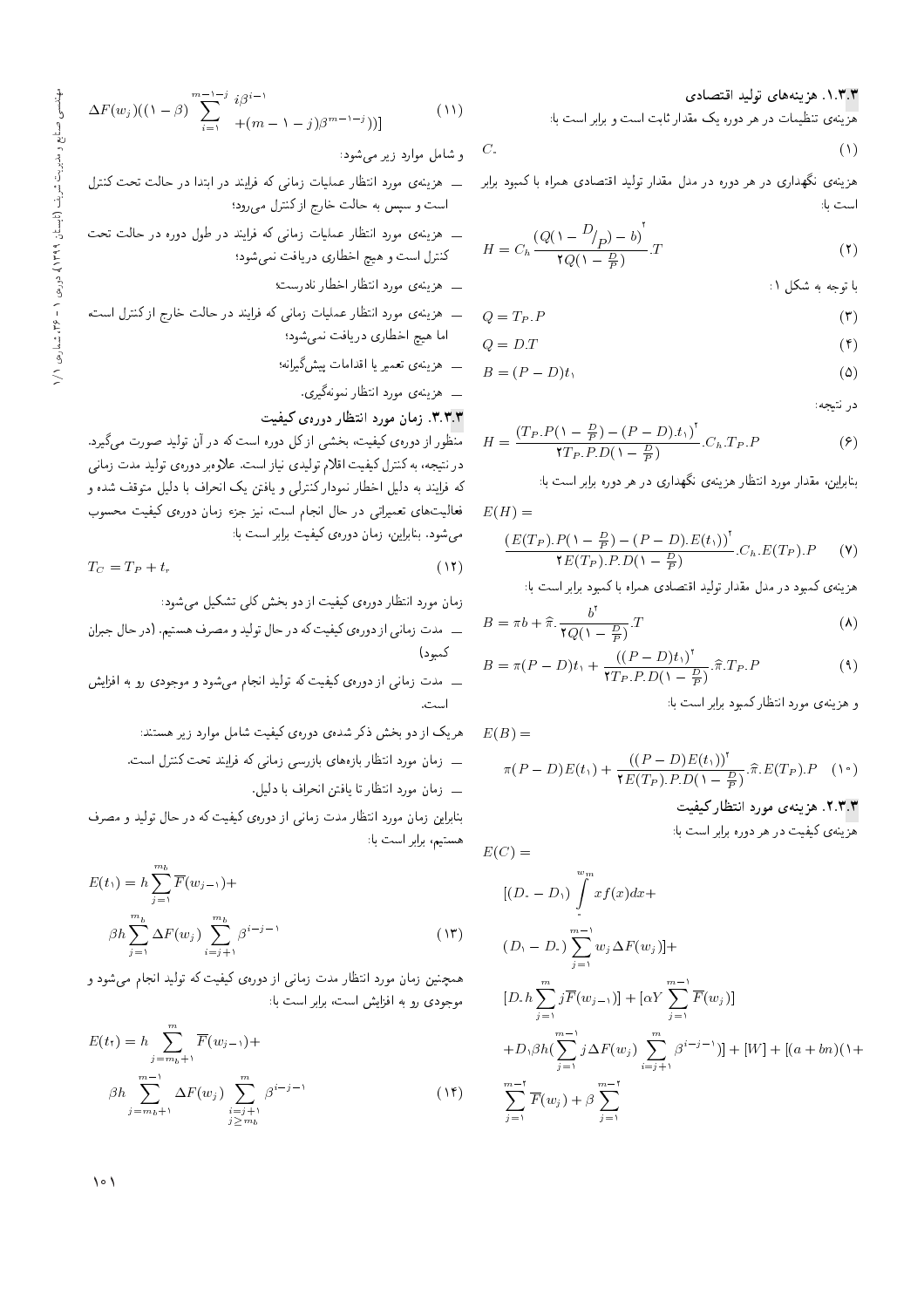با اضافه كردن زمان تعمير يا اقدامات پيشگيرانه زمان كل مورد انتظار دورهى كيفيت برابر است با:

$$
E(T_q) = t_r + E(t_1) + E(t_1)
$$
\n(10)

#### ۴.۳.۳. مدل

تابع هدف یا هزینهی کل مورد انتظار در هر دوره برابر با حاصل جمع هر یک از هزینههای تعریف شده در بخش های ۱.۳.۳ و ۲.۳.۳ است؛ بنابراین، هزینهی مورد انتظارکل بهصورت زیر تعریف مهرشود:

$$
ETC = \frac{C \cdot + E(H) + E(B) + E(C)}{E(T)} \tag{18}
$$

از مدل کلاسیک تولید اقتصادی می دانیم که:

$$
T = T_p * P/D \tag{19}
$$

.<br>بنابراین، با ضرب سمت دوم رابطهی ۱۷ در هر یک از هزینهها، هزینهی کل مورد انتظار مام است ما:

$$
ETC = \qquad \qquad (\Lambda)
$$

$$
\frac{E}{P}C_{+} + \frac{1}{r}(P - D)E((TP - t_{1}))C_{h}
$$

$$
+ \frac{1}{r}(P - D)E(t_{1}^{*})\hat{p} + E(T_{P})p(P - D)E(t_{1})
$$

$$
+ E(C)\frac{D}{P}
$$

$$
F(T_{P})
$$

محدودیت فضای انبار بیانگر این است که فضای اشغالی توسط بیشینهی موجودی به علاوهی فضای راهرو نباید از حداکثر فضای در دسترس بیشتر شود (رابطهی ۲۱) و محدودیت سطح خدمت بیانگر این است که نسبت کمبود به تولید نباید از ضریب ایمنی قابل قبول بیشتر باشد که از رابطهی ۱۹ حاصل می شود.

$$
\frac{B}{TD} \le \varepsilon \tag{14}
$$

با توجه به شکل ۱:

$$
T = \frac{T_P P}{D} \tag{10}
$$

مدل يكيارچه بهصورت زير است:

 $\leq t$ 

 $Minz = ETC$ 

$$
\mu I_m(\lambda + \tau) \le S_m \tag{1}
$$

$$
\frac{B}{T_P P} \le \varepsilon \tag{11}
$$

#### ۴.۳. روش حل الگوريتم جستوجوي ممنوع

الگوریتم جستوجوی ممنوع از جمله الگوریتمهای فراابتکاری پر کاربرد در حل مسائل بهینهسازی است که توسط گلوور<sup>۲۱۱</sup> معرفی شده است و یکی از مهمiرین مزیتهای آن جلوگیری از همگرا شدن به جوابهای بهینهی محلبی وکاهش ریسک مسیرهای نامناسب است. سازوکار این الگوریتم به این صورت است که از یک



شکل ۱. یک دوره از مدل یکپارچهی تعیین مقدار تولید اقتصادی و طراحی نمودار

جواب اولیه شروع به حرکت میکند و بهترین جواب را از بین همسایههای فعلی انتخاب می کند. در صورتی که این جواب در فهرست ممنوع قرار نداشته باشد به سمت آن حرکت میکند. چنانچه بهترین جواب همسایگی در فهرست ممنوع باشد، در صورتیرکه از بهترین جواب یافته شده بهتر باشد به سمت آن حرکت میکند. حرکتهای ممنوع پس از مدتی از فهرست خارج میشوند و حرکتهای جدید به فهرست اضافه مى شود. در واقع، نحوهى ورود و خروج جوابها به فهرست ممنوع بهصورت FIFO است. در این تحقیق با توجه به مختلط بودن فضای جواب، برای استفاده از الگوريتم جستوجوي ممنوع براي توليد همسايه و حركت به سمت بهترين همسایه، انتخاب تصادفی یک متغیر و اضافه کردن یا کم کردن (به صورت تصادفی) مقدار تصادفی از بازهی (۰٫۱–) استفاده شده است؛ مشابه کار سیاری<sup>[۳۲]</sup> که برای جستوجوی همگن فضای جواب کرههایی را در نظر گرفته که مرکز آنها جواب فعلمی با شعاعِهای  $h_i$  است. بنابراین، فضای جواب در تحقیق سیاری به تاجِهای که از رابطهی زیر پیروی میکنند، تبدیل میشود.  $^{\circ}C_i$ 

$$
C_i(s, h_{i-1}, h) = \{s' | h_{i-1} \le ||s' - s|| \le h_i\}
$$
 (17)

همچنین مشابه کار سیاری و همکاران<sup>[۳۳]</sup> که بهجای در نظر گرفتن کره، فضای همسایگی را بهصورت فرامستطیل هایی <sup>۷</sup> در نظرگرفتهاند، الگوریتم مورد استفاده در پژوهش حاضر بهاین صورت است که در همسایگی هر جواب در بازهی (۱٫۱). که به NN (تعداد همسایهها) قسمت مساوی تقسیم شده است، یک جواب شدنبی بهصورت تصادفي انتخاب و مقدار تابع هدف براي آن محاسبه مي شود و در هر تكرار NN همسايه توليد مى شود. بدين ترتيب فهرست ممنوع مورد استفاده ماتريسي است که سطرهای آن متغیرها و ستونهای آن بازههایی است که در فاصلهی (۱٫۱–) ایجاد شدهاند. در هر تکرار «حرکت» <sup>۸</sup> از جواب فعلی به جواب بهتر در همسایگی در فهرست ممنوع ذخیره میشود و تا تعداد معین تکرار در فهرست ممنوع باقی می ماند. توجه شود که جواب اولیهی مورد استفاده به صورت تصادفی ایجاد می شود.

## ۴. نتايج عددي

برای به دست آوردن ترکیب مناسب پارامترهای الگوریتم فراابتکاری مورد استفاده و تولید نتایج بهتر در مدل معرفی شده در این تحقیق از روش تنظیم پارامتر استفاده شده است. روش کار به این صورت است که با تغییر پارامترهای مرتبط با الگوریتم و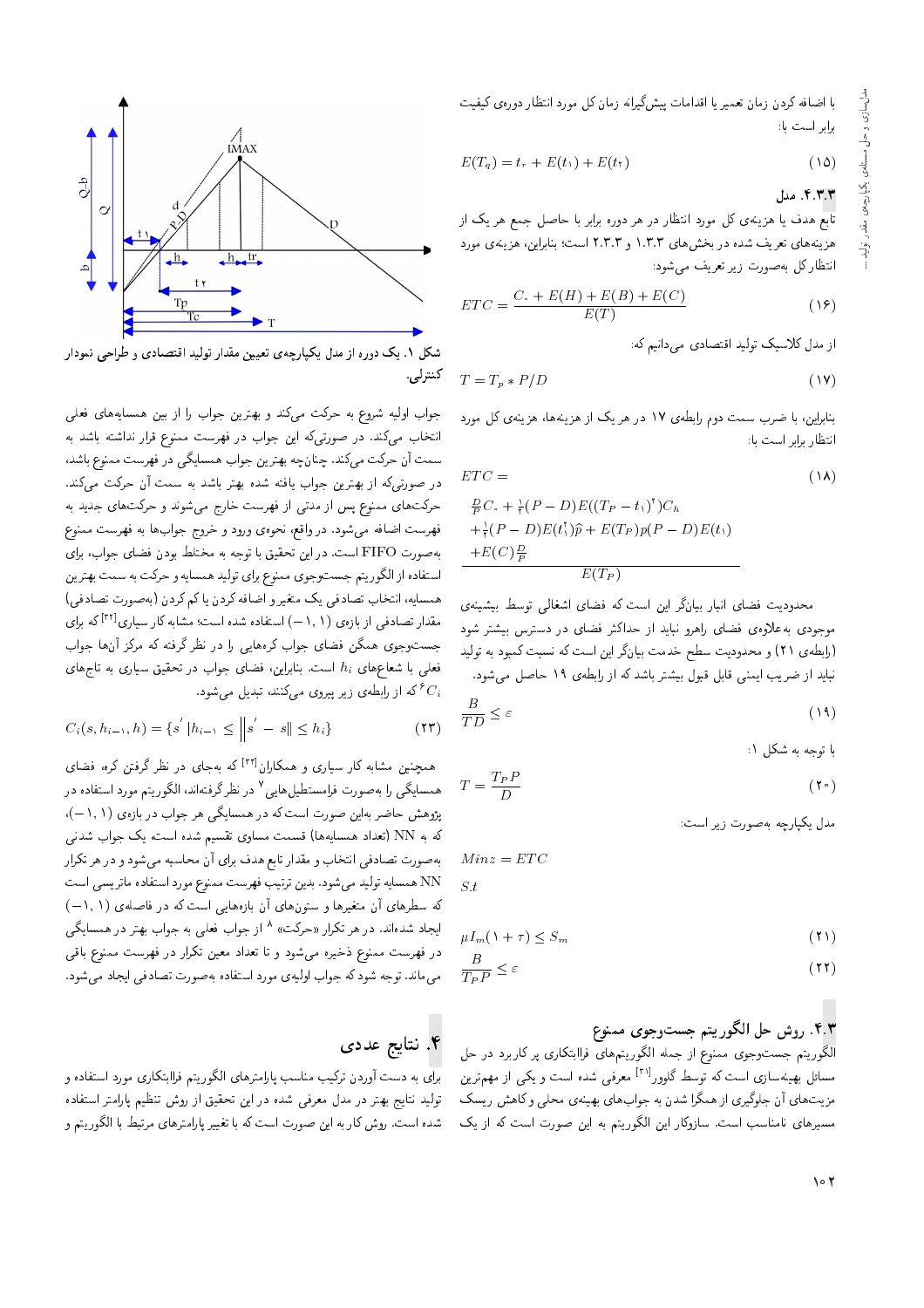

شكل ٣. نتيجهى تغييرات هزينهى كيفيت.

و این۵د بازهی تغییرات دو هزینهی مذکور تقریبا برابر است، اثر هزینهی کیفیت<br>بازی کردناست با سال کردار است زمانی که فرایند خارج از کنترل است، بسیار بیشتر از هزینهی هشدار نادرست است. می دانیم که هر هشدار نادرست احتمال خارج از کنترل نشان داده شدن فرایند توسط نمودار کنترلمی در صورتی که فرایند تحت کنترل است (خطای نوع یک)، میباشد. از طرفی هزینهی کیفیت خارج از کنترل زمانی به سیستم اعمال میشود که فرایند خارج از کنترل باشد، اما نمودار کنترلی هشداری نداده است (خطاى نوع دو). بنابراين، اثر هزينهى خطاى نوع دو بيشتر از خطاى نوع يك است. در شرایط واقعی چنانچه برآورد هزینههای مذکور تقریبا یکسان باشد، بهتر<br>ا است تمام هشدارها بررسی شود، حتی اگر تعداد هشدارهای نادرست قابل توجه باشد.

# ۵. نتيجەگي<sub>ى</sub>رى

افزایش هزینهها به دلیل تولید اقلام معیوب، از جمله هزینههای دوبارهکاری، اقلام بازگشتی و ... و از طرف دیگر هزینهی از دست دادن اعتبار و کاهش رضایت مشتری از مشکلاتی است که صنایع تولیدی با آن مواجه هستند. میتوان با استفاده از نمودار کنترلی که مدل این تحقیق به دنبال طراحی بهینهی آن است، اطلاعات مفیدی برای بهبود کارایی فرایند به دست آورد و هزینهها را کاهش و بازده كارها را افزايش داد. محققان بسيارى در سالαهاى گذشته بهبررسى مسئلهى توليد اقتصادى با در نظر گرفتن توليد كالاى ناقص يا با سطح كيفيت نامطلوب

جدول ٢. مقادير بهينهي تنظيم يارامتر الكوريتم جست وجوى ممنوع.

| ۶۸۲۱٫۳۱ -                  | br           | ٣        | Lim            |
|----------------------------|--------------|----------|----------------|
| ۲۵ - ۷۸ -                  | br           | ه ۱      | NΝ             |
| $\mathcal{N}, \mathcal{N}$ | $b_{\wedge}$ | ۴۴۳۱٫۳   | b <sub>1</sub> |
| $\lambda Y, \Delta 9Y$     | b¢           | -980, VS | b,             |

ئابت نگه داشتن پارامترهای مرتبط با مدل به تعداد دفعات مشخصبی مدل با استفاده از نرم|فزار متلب اجرا مىشود. با استفاده از تابع رگرسيون غيرخطى درجه دو رابطهى بین هزینهی کل مورد انتظار و مقادیر مختلف پارامترهای مرتبط با الگوریتمهای مورد استفاده حاصل شده است. سیس با استفاده از نرمافزار گمز و بهینهسازی، بهترين مقادير پارامترها تعيين شدهاند. پارامترهاى مرتبط با الگوريتم جستوجوى ممنوع شامل تعداد همسايه NN و تعداد تكرارهايي كه يك جواب در فهرست ممنوع باقي ميءاند Lim هستند. تابع رگرسيون غيرخطي مرتبط با الگوريتم جستوجوي ممنوع بهصورت زير است:

$$
Z = b_1 + b_1 Lim + b_1 NN + b_1 Lim^{\dagger} + b_2 NN^{\dagger}
$$
  
+ $b_2 Lim.NN$  (11)

مدل بهينهسازى مرتبط با تنظيم پارامتر الگوريتم جستوجوى ممنوع با تابع هدف رابطهى ٢۴ با توجه به محدوديت هاى زيركمينه مى شود.

- $\mathcal{X} \leq Lim \leq \mathcal{Q}$  (70)
- $f \leq N N \leq 1$ <sup>o</sup> (15)

با توجه به مقادير بهينهي مربوط به پارامترها (جدول ٢) و با توجه به دو محدوديت فضای انبار و سطح خدمت سعی شده است با در نظر گرفتن مقادیر مختلف برای پارامترهای بیشینهی فضای انبار و حداقل سطح خدمت مقادیر بهینهی مقدار تولید و کمبود و همچنین هزینهی کل مورد انتظار محاسبه شود. برای تولید این مثال ها مقادیر پارلمترهای V، (D ، D، (Y، ته،  $S_m$ ،  $\hat{\pi}$ ، (Ch، P، D، (Y،  $Y$ وغای $\lambda$ ) (۲۰۰–۱۰۰۱)، (۲۰۰–۱۰۰۱)، (۲۰۰–۱۰۰۱)، (0 9 9 - 0 90), (0 9 - 0 90), (0 91 - 0 91), (0 9 - 1 - 0 90), (1 9 - 1 9 - 1 0 - 1 0 - 1 0 - 1 0 - 1 0 - 1 0<br>(محمد ) درج المحمد ) (درج المحمد ) وزير المحمد المحمد المحمد المحمد المحمد المحمد المحمد المحمد المحمد المحمد (۲+۵٫۰)، (۵۰۰°–۵) و (۱٫۵−۵۰) تغییر کردهاند.انتخاب این مقادیر بر اساس<br>میتوان میلیان میلی افزایل تحقیقات سلماس نیا و همکاران<sup>[۳۹]</sup> و پن و همکاران<sup>[۲۹]</sup> است. با توجه به نتایج<br>ت حاصل از حل مدل با استفاده از الگوریتم جستوجوی ممنوع حاصل رابطهی در بازهی (۲۰۰۴-۱۰۰ (شکل ۲) است که نشاندهنده این است که  $b/Q$ مدل با هدف کاهش هزینهی کل چه درصدی از کل مقدار تولید را به تأمین کمبود اختصاص می،دهد و با توجه به بازهی به دست آمده برای نسبت ذکر شده بهنظر می رسد مدل به دنبال کاهش میزان کمبود است. با توجه به این نتیجه، بهنظر می رسد که کاهش میزان کمبود و نگهداری موجودی بیشتر تا جایی که محدودیت فضای انبار اجازه می دهد در کاهش هزینهها و در نتیجه افزایش سود مؤثرتر است.<br>ایا زاید میسیند به مطالعت میان میلی میگیرد. ر<br>ا با افزایش بیشینهی ظرفیت انبار و ثابت نگهداشتن سایر پارامترها و جواب اولیهی<br>کرایستان میساند یکسان برای شروع، بیشینهی موجودی و مقدار بهینهی تولید و هزینه نیز افزایش و با کاهش هزینهی کیفیت زمانی که فرایند خارج از کنترل است و ثابت نگه داشتن سایر پارامترها و جواب اولیهی یکسان برای شروع هزینهی کل مورد انتظار کاهش یافته است که منطقی بهنظر می رسد. همچنین کاهش هزینهی کیفیت زمانی که فرایند خارج از کنترل است همزمان با افزایش هزینهی هر هشدار نادرست هم روند کاهشی در هزینهی کل را نشان می دهد (شکل ۳). با توجه به شکل ۲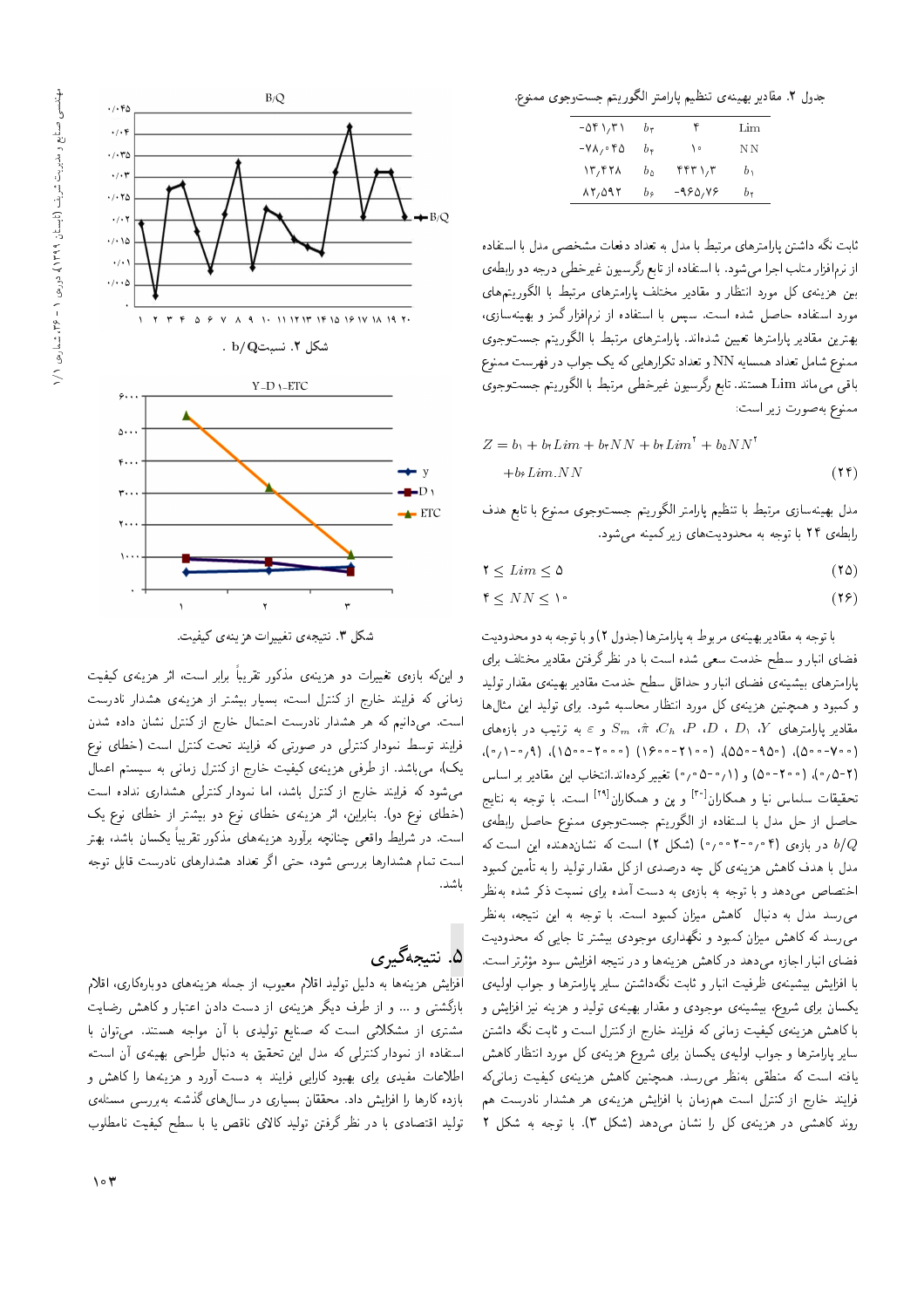برداختهاند. از طرف دیگر نویسندگان بسیاری به توسعهی مدل های کنترل کیفیت با استفاده از ابزارهای کنترل کیفیت آماری برداختهاند. اما متأسفانه تعداد کمی از تحقیقات انجام شده این دو مسئلهی مهم، یعنی تعیین مقدار تولید اقتصادی و کنترل کیفیت با استفاده از ابزارهای کنترل کیفیت آماری، را در کنار یکدیگر بررسی کردهاند. همچنین مسئلهی کمبود که وقوع آن در سیستمهای تولید و موجودی یک اتفاق بسیار رایج است، اصلاً در این تحقیقات در نظر گرفته نشده است. در این یژوهش مدل یکپارچهی تعیین مقدار تولید اقتصادی و طراحی نمودار کنترلمی با در .<br>نظر گرفتن کمبود توسعه داده شده است و پهمنظور نزدیک تر کردن هر چه پیشتر مدل توسعه داده شده به دنیای واقعی دو محدودیت فضای انبار و سطح خدمت نیز بررسی شدند. انتخاب دو محدودیت ذکر شده به این دلیل بوده است که این دو محدودیت از رایجترین محدودیتهایی اند که تولیدکننده با آنها مواجه می شود. بهمنظور اعتبارسنجي مدل ارائه شده از الكوريتم فراابتكارى جستوجوى ممنوع استفاده شده است. همچنین برای تولید جوابهای هر چه بهتر ابتدا مقادیر بهینهی بإرامترهای الگوریتم فراابتکاری با استفاده از تنظیم پارامتر بهوسیلهی تابع رگرسیون غیرخطی و استفاده از نرمافزار گمز برای بهینهسازی، به دست آمده است. مدل توسعه داده شده در این مقاله علاوه بر فواید نظری برای دانشجویان و محققان این رشته، دارای فایدهی عملی برای صنایع مرتبط (تولید انواع قطعات مانند پیچ و

مهره) است که یکی از مهمترین ثمرات عینی آن افزایش بهرهوری در فرایند تولید

یشنهادهایی رای گسترش تحقیق و توسعهی مدل ارائه شده:

- ۔۔ در نظر گرفتن کمبود بهصورت پس افت جزئی؛
- ۔۔ در نظر گرفتن چند انحراف با دلیل به جای یک انحراف با دلیل؛
- ۔۔ در نظر گرفتن مسئلهی تولید جندمحصولی به جای بک محصول؛
- \_\_ در نظرگرفتن عدم قطعیت در مقدار تقاضا با هر یک از یارامترهای دیگر؛
- ــ استفاده از روشهای فراابتکاری دیگر و بررسی و مقایسهی جوابهای به دست آمده با پژوهش حاضر؛
- ـــ هر چه بازهی مورد بررسی در الگوریتم جستوجوی ممنوع کوچکتر در نظر گرفته شود ۷ جواب دقیقتری حاصل می شود؛ به همین دلیل برای تحقیقات آتی پیشنهاد می شود که بازهبه جای (۰۱٫۱)، بهصورت (۰/۰٫۰/۱) در نظر گرفته شود؛

ـــ در نظرگرفتن فرضیاتی مانند تخفیف و تخفیف جزئی در مدل تولید اقتصادی؛

۔۔ در نظر گرفتن سطوح مختلف نگھداری و تعمیرات و بررسے اثر آن

- 1. random causes
- 2. assignable causes
- 3. interior penalty function
- 4. acceptance sampling 5. neutrosophic
- 6. crowns
- 7. hyper rectangular
- 8. movement

## منابع (References)

- 1. Montgomery, Douglas, C., Introduction to Statistical Quality Control, John Wiley & Sons, New York (2009).
- 2. Rosenblatt, M.J. and Lee, H.L. "Economic production cycles with imperfect production processes", IIE trans $actions, 18(1), pp. 48-55 (1986).$
- 3. Porteus, E.L. "Optimal lot sizing, process quality improvement and setup cost reduction", Operations Research,  $34(1)$ , pp. 137-144. (1986).
- 4. Hariga, M. and Ben-Daya, M. "Note: the economic manufacturing lot-sizing problem with imperfect production processes: bounds and optimal solutions", Naval Research Logistics (NRL),  $45(4)$ , pp. 423-433 (1998).
- 5. Salameh, M.K. and Jaber, M.Y. "Economic production quantity model for items with imperfect quality", International Journal of Production Economics,  $64(1-3)$ , pp.  $59-64(2000)$ .
- 6. Sana, S.S., Goyal, S.K. and Chaudhuri, K. "An imperfect production process in a volume flexible inventory model", International Journal of Production Economics,  $105(2)$ , pp. 548-559 (2007).
- 7. Wee, H.M., Yu, J. and Chen, M.C. "Optimal inventory model for items with imperfect quality and shortage backordering",  $Omega, 35(1), pp. 7-11(2007)$
- 8. Yoo, S.H., Kim, D. and Park, M.S. "Lot sizing and quality investment with quality cost analyses for imperfect production and inspection processes with commercial return", International Journal of Production Economics,  $140(2)$ , pp. 922-933 (2012).
- 9. Hsu, J.T. and Hsu, L.F. "Two EPQ models with imperfect production processes, inspection errors, planned backorders, and sales returns", Computers & Industrial *Engineering*,  $64(1)$ , pp. 389-402 (2013).
- 10. Pasandideh, S.H.R., Niaki, S.T.A., Nobil, A.H. and et al. "A multiproduct single machine economic production quantity model for an imperfect production system under warehouse construction cost", International Journal of Production Economics,  $169$ , pp. 203-214. (2015).
- 11. Al-Salamah, M. "Economic production quantity in batch manufacturing with imperfect quality, imperfect inspection, and destructive and non-destructive acceptance sampling in a two-tier market", Computers & Industrial *Engineering*, 93, pp. 275-285 (2016).
- 12. Manna, A.K., Dey, J.K. and Mondal, S.K. "Imperfect production inventory model with production rate dependent defective rate and advertisement dependent de-